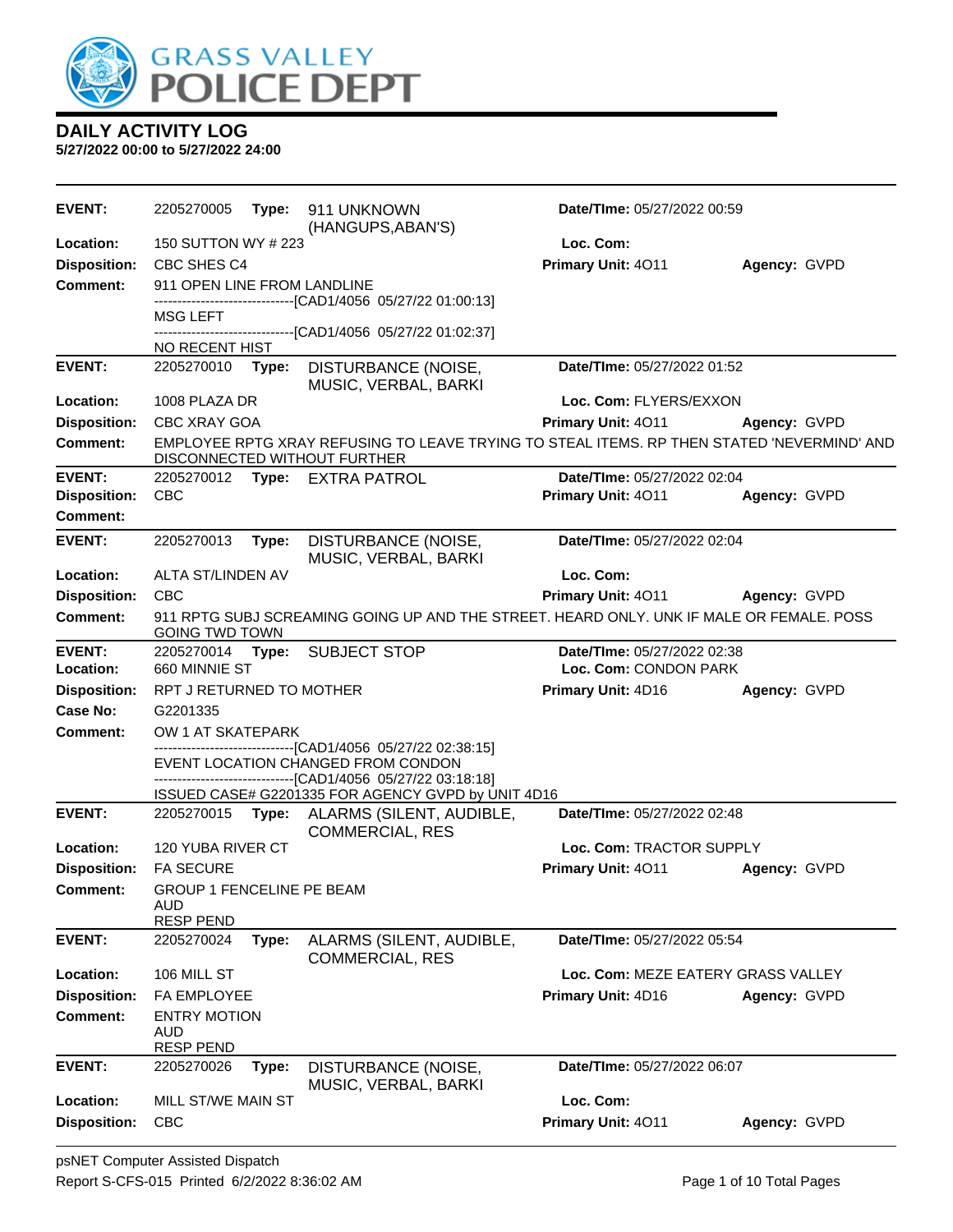

| <b>Comment:</b>            | SUBJ BE ADV TO STOP                   |       | RP RPTG 415 NOISE COMPLAINT SOMEONE JACKHAMMERING. ONGOING ISSUE FOR THE LAST WEEK. REQ                                               |                                          |              |
|----------------------------|---------------------------------------|-------|---------------------------------------------------------------------------------------------------------------------------------------|------------------------------------------|--------------|
| <b>EVENT:</b>              | 2205270034 Type:                      |       | <b>ORDINANCES</b>                                                                                                                     | Date/TIme: 05/27/2022 07:52              |              |
|                            |                                       |       | (COUNTY/MUNICIPAL)                                                                                                                    |                                          |              |
| Location:                  | 867 SUTTON WY                         |       |                                                                                                                                       | Loc. Com: SAFEWAY                        |              |
| <b>Disposition:</b>        | <b>CBC</b>                            |       |                                                                                                                                       | Primary Unit: 4024                       | Agency: GVPD |
| <b>Comment:</b>            |                                       |       | RP RPTG 5-6 TRANSIENTS SITTING ON CURB AND CARTS PARTIALLY IN ROADWAY<br>-------------------------------[CAD2/3973_05/27/22_07:53:22] |                                          |              |
|                            | <b>VOICED</b>                         |       |                                                                                                                                       |                                          |              |
|                            | UNITS COPIED                          |       | ------------------------[CAD2/3973_05/27/22_07:53:36]                                                                                 |                                          |              |
| <b>EVENT:</b>              | 2205270035                            | Type: | ANIMALS (ABUSE, LOOSE,                                                                                                                | Date/TIme: 05/27/2022 07:57              |              |
|                            |                                       |       | FOUND, INJURED)                                                                                                                       |                                          |              |
| Location:                  | <b>NEAL ST/HIGH ST</b>                |       |                                                                                                                                       | Loc. Com: BETWEEN HIGH AND TOWNSEND      |              |
| <b>Disposition:</b>        | UTL                                   |       |                                                                                                                                       | <b>Primary Unit: 4Z32</b>                | Agency: GVPD |
| <b>Comment:</b>            |                                       |       | RP REPORTING LOOSE BLACK LAB IN STREET NEAL BETWEEN HIGH/TOWNSEND.                                                                    |                                          |              |
|                            | <b>VOICED</b>                         |       | -------------------------------[CAD2/3973 05/27/22 07:58:37]                                                                          |                                          |              |
|                            |                                       |       | --------------------------------[CAD2/3973 05/27/22 07:58:58]                                                                         |                                          |              |
|                            |                                       |       | 4S5 COPIES AND ADV WILL CONTACT A/C                                                                                                   |                                          |              |
| <b>EVENT:</b>              |                                       |       | 2205270041 Type: COMMUNITY POLICING                                                                                                   | Date/TIme: 05/27/2022 08:27              |              |
| Location:                  | <b>DOWNTOWN</b>                       |       | <b>ACTION</b>                                                                                                                         | Loc. Com:                                |              |
| <b>Disposition:</b>        | <b>CBC</b>                            |       |                                                                                                                                       | Primary Unit: 402                        | Agency: GVPD |
| <b>Case No:</b>            | G2201336                              |       |                                                                                                                                       |                                          |              |
| Comment:                   |                                       |       | -------------------------------[CAD2/3973 05/27/22 08:57:37]                                                                          |                                          |              |
|                            |                                       |       | ISSUED CASE# G2201336 FOR AGENCY GVPD by UNIT 4O2                                                                                     |                                          |              |
| <b>EVENT:</b><br>Location: | 2205270042<br><b>153 HIGHLANDS CT</b> |       | Type: FOLLOWUP                                                                                                                        | Date/TIme: 05/27/2022 08:33<br>Loc. Com: |              |
| <b>Disposition:</b>        |                                       |       | CBC NEG ANSWER, MESSAGE LEFT                                                                                                          | Primary Unit: 4024                       | Agency: GVPD |
| <b>Comment:</b>            |                                       |       | RP REQG 1021 REF EVENT 2205260221 FROM YESTERDAY                                                                                      |                                          |              |
| <b>EVENT:</b>              | 2205270043                            | Type: | ASSAULTS, BATTERY (415)<br>PHYSICAL)                                                                                                  | Date/TIme: 05/27/2022 08:35              |              |
| Location:                  | 415 CENTRAL AV                        |       |                                                                                                                                       | Loc. Com: MEMORIAL PARK                  |              |
| <b>Disposition:</b>        | <b>RPT</b>                            |       |                                                                                                                                       | <b>Primary Unit: 401</b>                 | Agency: GVPD |
| <b>Case No:</b>            | G2201337                              |       |                                                                                                                                       |                                          |              |
| <b>Comment:</b>            |                                       |       | ASSAULT, RP IN FRONT LOBBY PER 4S5 AND 4O1 TO HANDLE                                                                                  |                                          |              |
|                            |                                       |       | ---------------------------------[CAD2/3973_05/27/22_09:09:59]<br>ISSUED CASE# G2201337 FOR AGENCY GVPD by UNIT 4O1                   |                                          |              |
| <b>EVENT:</b>              | 2205270045                            | Type: | <b>SUSPICIOUS CIRCUMSTANCE</b>                                                                                                        | Date/TIme: 05/27/2022 08:38              |              |
| Location:                  | 410 S CHURCH ST                       |       | (VEHICLE, PERSON                                                                                                                      | Loc. Com: ST JOSEPH'S CULTURAL CENTER    |              |
| <b>Disposition:</b>        | <b>RPT</b>                            |       |                                                                                                                                       | Primary Unit: 4024                       | Agency: GVPD |
| <b>Case No:</b>            | G2201339                              |       |                                                                                                                                       |                                          |              |
| <b>Comment:</b>            |                                       |       | RP RPTG SUS WMA GRY SHORTS GRN SHIRT LOOKING INSIDE THE BLDG SAYING HES LOOKING FOR                                                   |                                          |              |
|                            | SOMEONE IN THE BASEMENT               |       |                                                                                                                                       |                                          |              |
|                            | 1039 ER                               |       | -----------------------[CAD1/4051_05/27/22_08:54:02]                                                                                  |                                          |              |
|                            |                                       |       | -------------------------------[CAD1/4051 05/27/22 10:46:14]                                                                          |                                          |              |
|                            |                                       |       | ISSUED CASE# G2201339 FOR AGENCY GVPD by UNIT 4O24                                                                                    |                                          |              |
| <b>EVENT:</b>              | 2205270046                            |       | Type: SUSPICIOUS CIRCUMSTANCE<br>(VEHICLE, PERSON                                                                                     | <b>Date/Time: 05/27/2022 08:51</b>       |              |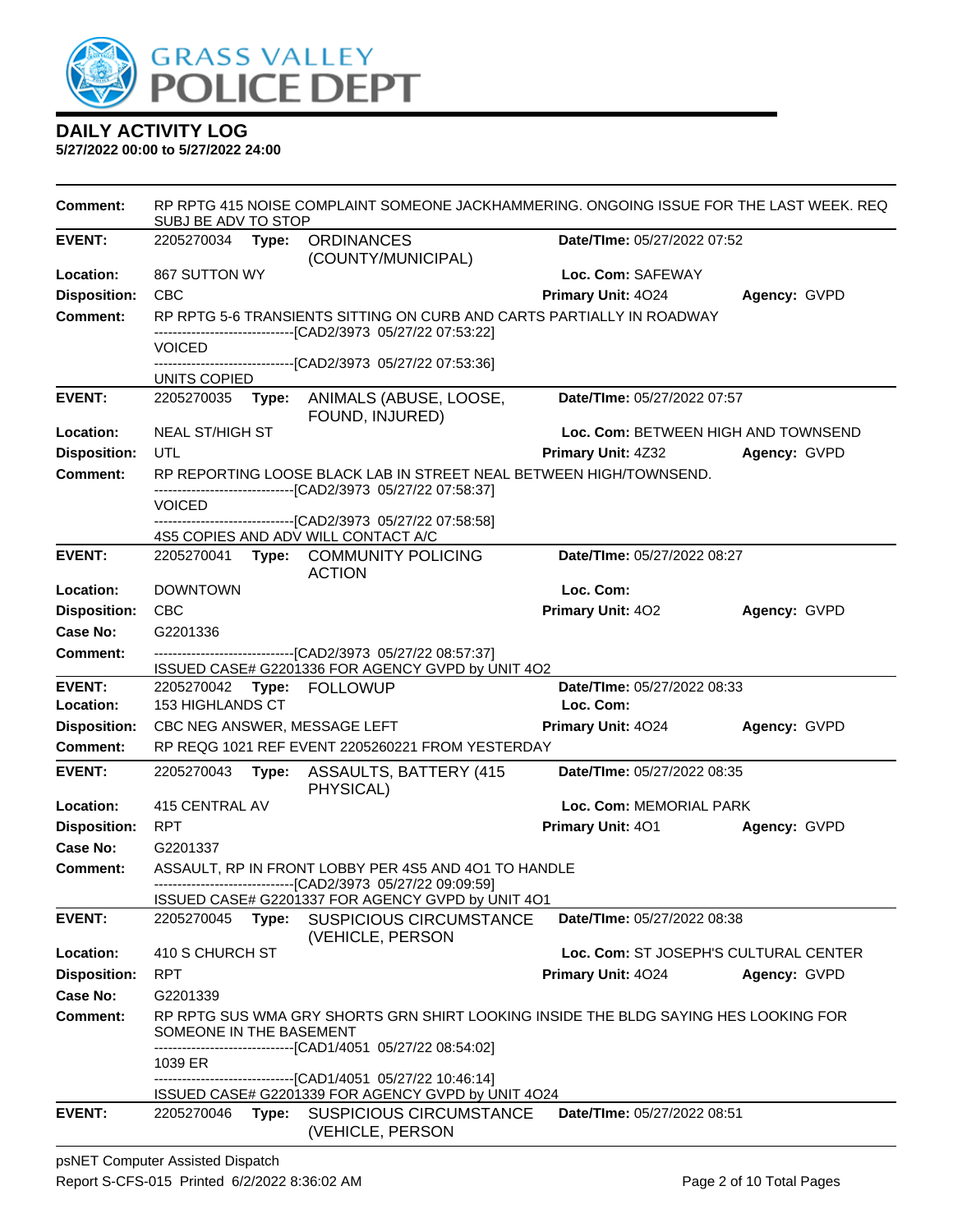

| Location:           | 256 BUENA VISTA ST                                                                                                                                                                                       |  |                                                                                                                                                                                                                                                | Loc. Com: COMMON GOALS             |              |  |
|---------------------|----------------------------------------------------------------------------------------------------------------------------------------------------------------------------------------------------------|--|------------------------------------------------------------------------------------------------------------------------------------------------------------------------------------------------------------------------------------------------|------------------------------------|--------------|--|
| <b>Disposition:</b> | <b>CBC</b>                                                                                                                                                                                               |  |                                                                                                                                                                                                                                                | <b>Primary Unit: 401</b>           | Agency: GVPD |  |
| Comment:            |                                                                                                                                                                                                          |  | RP REPORITNG WHEN COWORKER ARRIVED TO WORK, THERE WAS AN XRAY IN THE BUSHES DEFECATING,<br>XRAY IS STILL THERE. SU IS NEAR THE FRONT ENTRANCE BEHIND THE STAIRWELL, IN BUSHES.<br>-------------------------------[CAD2/3973 05/27/22 08:59:45] |                                    |              |  |
|                     | PER 4S5, WILL HANDLE WHEN CLR                                                                                                                                                                            |  |                                                                                                                                                                                                                                                |                                    |              |  |
| <b>EVENT:</b>       |                                                                                                                                                                                                          |  | 2205270055 Type: RESTRAINING ORDERS (TRO,<br>OAH, CUSTODY, C                                                                                                                                                                                   | Date/TIme: 05/27/2022 09:27        |              |  |
| Location:           | 120 RICHARDSON ST #5                                                                                                                                                                                     |  |                                                                                                                                                                                                                                                | Loc. Com:                          |              |  |
| <b>Disposition:</b> | CBC                                                                                                                                                                                                      |  |                                                                                                                                                                                                                                                | <b>Primary Unit: 405</b>           | Agency: GVPD |  |
| <b>Comment:</b>     |                                                                                                                                                                                                          |  | RP REQ 10-21 TO REPORT VIOLATION OF AN RO VIA THREATENING AND HARRASSING EMAILS.<br>-------------------------------[CAD2/3973 05/27/22 09:28:22]                                                                                               |                                    |              |  |
|                     | PER 4S5-4O5 TO HANDLE                                                                                                                                                                                    |  |                                                                                                                                                                                                                                                |                                    |              |  |
|                     |                                                                                                                                                                                                          |  | ------------------------------[4O5/MDT 05/27/22 09:41]<br>REF TO ONLINE REPORTING FOR EMAILS ON A NO CONTACT ORDER.                                                                                                                            |                                    |              |  |
| <b>EVENT:</b>       |                                                                                                                                                                                                          |  | 2205270057    Type: 911    UNKNOWN<br>(HANGUPS, ABAN'S)                                                                                                                                                                                        | <b>Date/Time: 05/27/2022 09:31</b> |              |  |
| Location:           | 314 BUENA VISTA ST                                                                                                                                                                                       |  |                                                                                                                                                                                                                                                | Loc. Com:                          |              |  |
| <b>Disposition:</b> | <b>HBD</b>                                                                                                                                                                                               |  |                                                                                                                                                                                                                                                | <b>Primary Unit:</b>               | Agency: GVPD |  |
| <b>Comment:</b>     | 911 ABANDONED                                                                                                                                                                                            |  |                                                                                                                                                                                                                                                |                                    |              |  |
|                     |                                                                                                                                                                                                          |  | -------------------------------[CAD1/4051 05/27/22 09:33:55]                                                                                                                                                                                   |                                    |              |  |
|                     | <b>BUSY ON CALLBACK</b>                                                                                                                                                                                  |  |                                                                                                                                                                                                                                                |                                    |              |  |
|                     | SAME ON ADDTL                                                                                                                                                                                            |  | -------------------------------[CAD1/4051 05/27/22 09:34:08]                                                                                                                                                                                   |                                    |              |  |
|                     |                                                                                                                                                                                                          |  | -------------------------------[CAD2/3973_05/27/22 09:59:45]                                                                                                                                                                                   |                                    |              |  |
|                     | LOG PER4S5<br>***** EVENT CLOSED BY CAD2                                                                                                                                                                 |  |                                                                                                                                                                                                                                                |                                    |              |  |
| <b>EVENT:</b>       |                                                                                                                                                                                                          |  | 2205270059 Type: ORDINANCES<br>(COUNTY/MUNICIPAL)                                                                                                                                                                                              | Date/TIme: 05/27/2022 09:33        |              |  |
| Location:           | 563 BRUNSWICK RD                                                                                                                                                                                         |  |                                                                                                                                                                                                                                                | Loc. Com: BRUNSWICK EAST COMPLEX   |              |  |
| <b>Disposition:</b> | AST                                                                                                                                                                                                      |  |                                                                                                                                                                                                                                                | Primary Unit: 4S5 Agency: GVPD     |              |  |
| <b>Comment:</b>     |                                                                                                                                                                                                          |  | RP RPTG 3 SUBJS BHD BLDG HANGING OUT. RP WANTS THEM MOVED ALONG. TENANTS                                                                                                                                                                       |                                    |              |  |
|                     | 4S5 COPIES                                                                                                                                                                                               |  | -------------------------------[CAD2/3973_05/27/22_09:36:29]                                                                                                                                                                                   |                                    |              |  |
| <b>EVENT:</b>       |                                                                                                                                                                                                          |  | 2205270061 Type: VEH CITES, VIN, TOWS, DUI                                                                                                                                                                                                     | Date/TIme: 05/27/2022 09:38        |              |  |
| Location:           | 100 BLK SPRINGHILL                                                                                                                                                                                       |  |                                                                                                                                                                                                                                                | Loc. Com:                          |              |  |
| <b>Disposition:</b> | <b>RPT</b>                                                                                                                                                                                               |  |                                                                                                                                                                                                                                                | <b>Primary Unit: 4Z15</b>          | Agency: GVPD |  |
| Case No:            | G2201338                                                                                                                                                                                                 |  |                                                                                                                                                                                                                                                |                                    |              |  |
| Comment:            | OW VEH                                                                                                                                                                                                   |  |                                                                                                                                                                                                                                                |                                    |              |  |
|                     | -------------------------------[CAD1/4051 05/27/22 09:40:51]<br>TOW ASSIGNED-ADVANCED TOWING, 319 RAILROAD AVE, GRASS VALLEY, 5304775400,<br>------------------------------[CAD1/4051 05/27/22 09:40:54] |  |                                                                                                                                                                                                                                                |                                    |              |  |
|                     | ETA DRIVETIME                                                                                                                                                                                            |  |                                                                                                                                                                                                                                                |                                    |              |  |
|                     |                                                                                                                                                                                                          |  | -------------------------------[CAD2/3973 05/27/22 09:57:52]                                                                                                                                                                                   |                                    |              |  |
|                     |                                                                                                                                                                                                          |  | ISSUED CASE# G2201338 FOR AGENCY GVPD by UNIT 4Z15<br>-------------------------------[CAD2/3973_05/27/22_09:59:05]                                                                                                                             |                                    |              |  |
|                     | FCN/3702214701667                                                                                                                                                                                        |  |                                                                                                                                                                                                                                                |                                    |              |  |
| <b>EVENT:</b>       | 2205270062 Type: VANDALISM                                                                                                                                                                               |  |                                                                                                                                                                                                                                                | <b>Date/Time: 05/27/2022 09:51</b> |              |  |
| Location:           | 236 S CHURCH ST                                                                                                                                                                                          |  |                                                                                                                                                                                                                                                | Loc. Com:                          |              |  |
| <b>Disposition:</b> | <b>CBC</b>                                                                                                                                                                                               |  |                                                                                                                                                                                                                                                | <b>Primary Unit: 402</b>           | Agency: GVPD |  |
| <b>Comment:</b>     | <b>GRAFFITI ON UTILITY BOX</b>                                                                                                                                                                           |  | ------------------------[4O2/MDT 05/27/22 10:02]                                                                                                                                                                                               |                                    |              |  |
|                     | <b>GRAFFITI REMOVED</b>                                                                                                                                                                                  |  |                                                                                                                                                                                                                                                |                                    |              |  |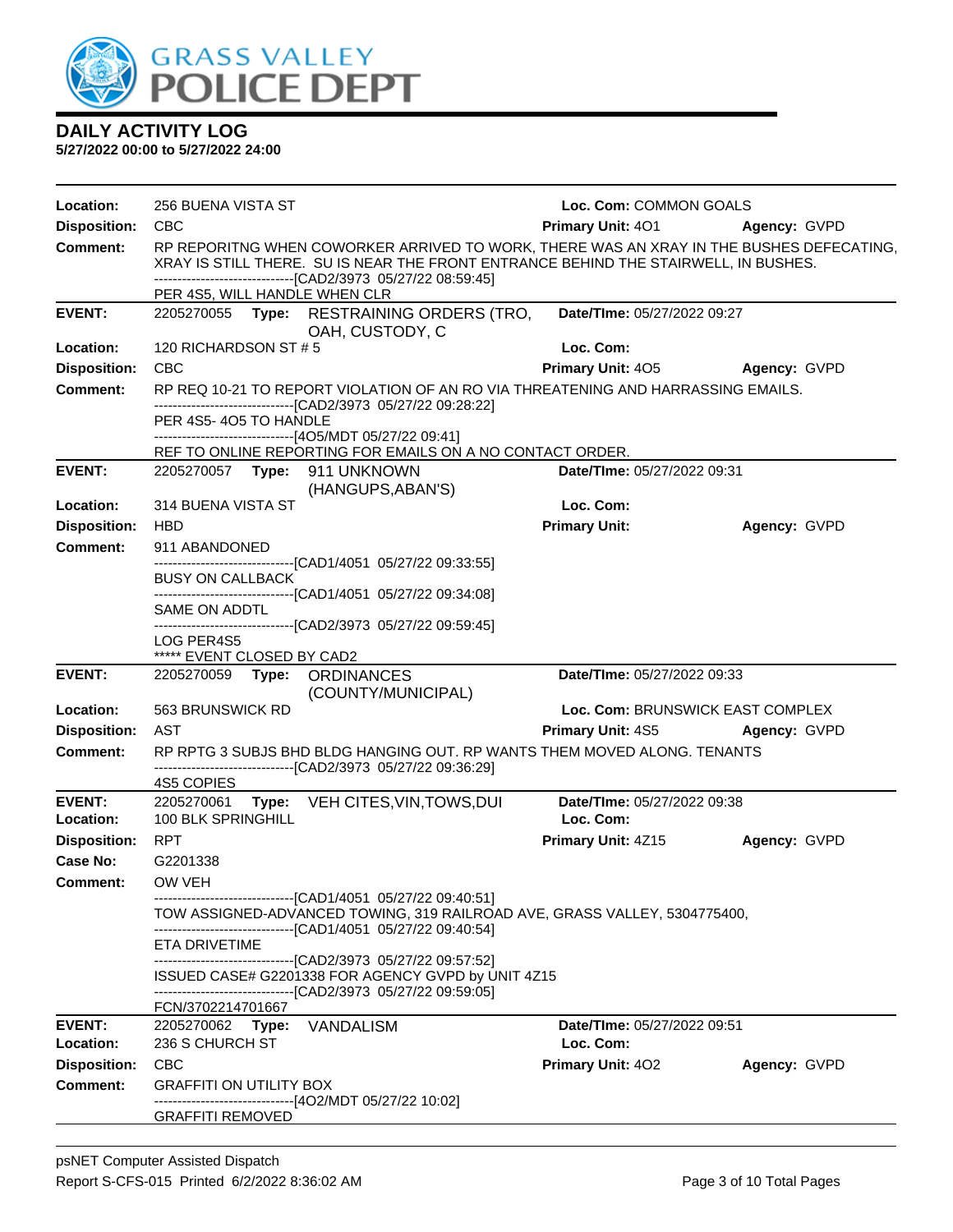

| <b>EVENT:</b>       | 2205270064                                      |       | Type: 911 UNKNOWN                                                                                                                    | Date/TIme: 05/27/2022 09:56 |              |
|---------------------|-------------------------------------------------|-------|--------------------------------------------------------------------------------------------------------------------------------------|-----------------------------|--------------|
| <b>Location:</b>    |                                                 |       | (HANGUPS, ABAN'S)<br>LAT: 39.20188400 LONG: -121.065119                                                                              | Loc. Com:                   |              |
| <b>Disposition:</b> | <b>HBD</b>                                      |       |                                                                                                                                      | <b>Primary Unit:</b>        | Agency: GVPD |
| <b>Comment:</b>     |                                                 |       | 911 OPEN LINE, PEOPLE HEARD TALKING ABOUT PHONE FEATURES THEN DISCONNECT                                                             |                             |              |
|                     | ON CALLBACK, MSG LEFT                           |       | -------------------------------[CAD3/4085 05/27/22 09:57:14]                                                                         |                             |              |
| <b>EVENT:</b>       | ***** EVENT CLOSED BY CAD2                      |       | 2205270067 Type: COMMUNITY POLICING                                                                                                  | Date/TIme: 05/27/2022 10:04 |              |
|                     |                                                 |       | <b>ACTION</b>                                                                                                                        |                             |              |
| Location:           | 660 MINNIE ST                                   |       |                                                                                                                                      | Loc. Com: CONDON PARK       |              |
| <b>Disposition:</b> | <b>CBC</b>                                      |       |                                                                                                                                      | Primary Unit: 402           | Agency: GVPD |
| <b>Comment:</b>     |                                                 |       | -------------------------------[CAD1/4051 05/27/22 10:04:40]<br>EVENT LOCATION CHANGED FROM 660 MINNIE ST                            |                             |              |
| <b>EVENT:</b>       | 2205270071 Type: THREATS                        |       |                                                                                                                                      | Date/TIme: 05/27/2022 10:18 |              |
| Location:           | 275 DORSEY DR # 5                               |       |                                                                                                                                      | Loc. Com:                   |              |
| <b>Disposition:</b> | <b>RPT</b>                                      |       |                                                                                                                                      | Primary Unit: 4D10          | Agency: GVPD |
| Case No:            | G2201340                                        |       |                                                                                                                                      |                             |              |
| <b>Comment:</b>     |                                                 |       | RP AT GVPD LOBBY RPTG THREATS AND THEFT<br>--------------------------------[CAD2/3973 05/27/22 10:59:41]                             |                             |              |
|                     |                                                 |       | ISSUED CASE# G2201340 FOR AGENCY GVPD by UNIT 4D10                                                                                   |                             |              |
| <b>EVENT:</b>       |                                                 |       | 2205270073 Type: PRIVATE PARTY TOW<br><b>REPORT</b>                                                                                  | Date/TIme: 05/27/2022 10:27 |              |
| Location:           | 228 SUTTON WY                                   |       |                                                                                                                                      | Loc. Com:                   |              |
| <b>Disposition:</b> | <b>HBD</b>                                      |       |                                                                                                                                      | <b>Primary Unit:</b>        | Agency: GVPD |
| <b>Comment:</b>     | <b>PRIVATE PARTY TOW</b>                        |       |                                                                                                                                      |                             |              |
|                     | BLK/YELLOW KAWK MC                              |       | -------------------------------[CAD3/4085_05/27/22 10:31:26]                                                                         |                             |              |
|                     |                                                 |       | ------------------------------[CAD3/4085 05/27/22 10:34:24]                                                                          |                             |              |
|                     | FCN/3702214701844<br>***** EVENT CLOSED BY CAD3 |       |                                                                                                                                      |                             |              |
|                     |                                                 |       | -------------------------------[CAD1/4051 05/27/22 18:13:24]                                                                         |                             |              |
|                     | CORRECTED FCN/3702214703806                     |       |                                                                                                                                      |                             |              |
| <b>EVENT:</b>       | 2205270075                                      |       | Type: PUBLIC RELATION CONTACT                                                                                                        | Date/TIme: 05/27/2022 10:45 |              |
| Location:           | 905 WE MAIN ST                                  |       |                                                                                                                                      | Loc. Com:                   |              |
| <b>Disposition:</b> | CBC                                             |       |                                                                                                                                      | <b>Primary Unit: 4S5</b>    | Agency: GVPD |
| Comment:            |                                                 |       | RP STATES SHE SPOKE TO 4S5 YESTERDAY THAT ADVISED HER SHE COULD RETRIEVE HER BELONGINGS<br>FROM THE HOURS OF 0700-1700. RP REQ 10-21 |                             |              |
| <b>EVENT:</b>       | 2205270078                                      | Type: | <b>ORDINANCES</b><br>(COUNTY/MUNICIPAL)                                                                                              | Date/TIme: 05/27/2022 11:03 |              |
| Location:           | 867 SUTTON WY                                   |       |                                                                                                                                      | Loc. Com: SAFEWAY           |              |
| <b>Disposition:</b> | CBC HE WAS MOVED ALONG                          |       |                                                                                                                                      | Primary Unit: 4024          | Agency: GVPD |
| <b>Comment:</b>     |                                                 |       | RP RPTG TRANSIENT PANHANDLING NEAR ENTRANCE TO WENDYS                                                                                |                             |              |
| <b>EVENT:</b>       | 2205270079                                      | Type: | <b>VANDALISM</b>                                                                                                                     | Date/TIme: 05/27/2022 11:05 |              |
| Location:           | 119 E MCKNIGHT WY # E                           |       |                                                                                                                                      | Loc. Com: IH PARTS AMERICA  |              |
| <b>Disposition:</b> | <b>CBC</b>                                      |       |                                                                                                                                      | Primary Unit: 4D10          | Agency: GVPD |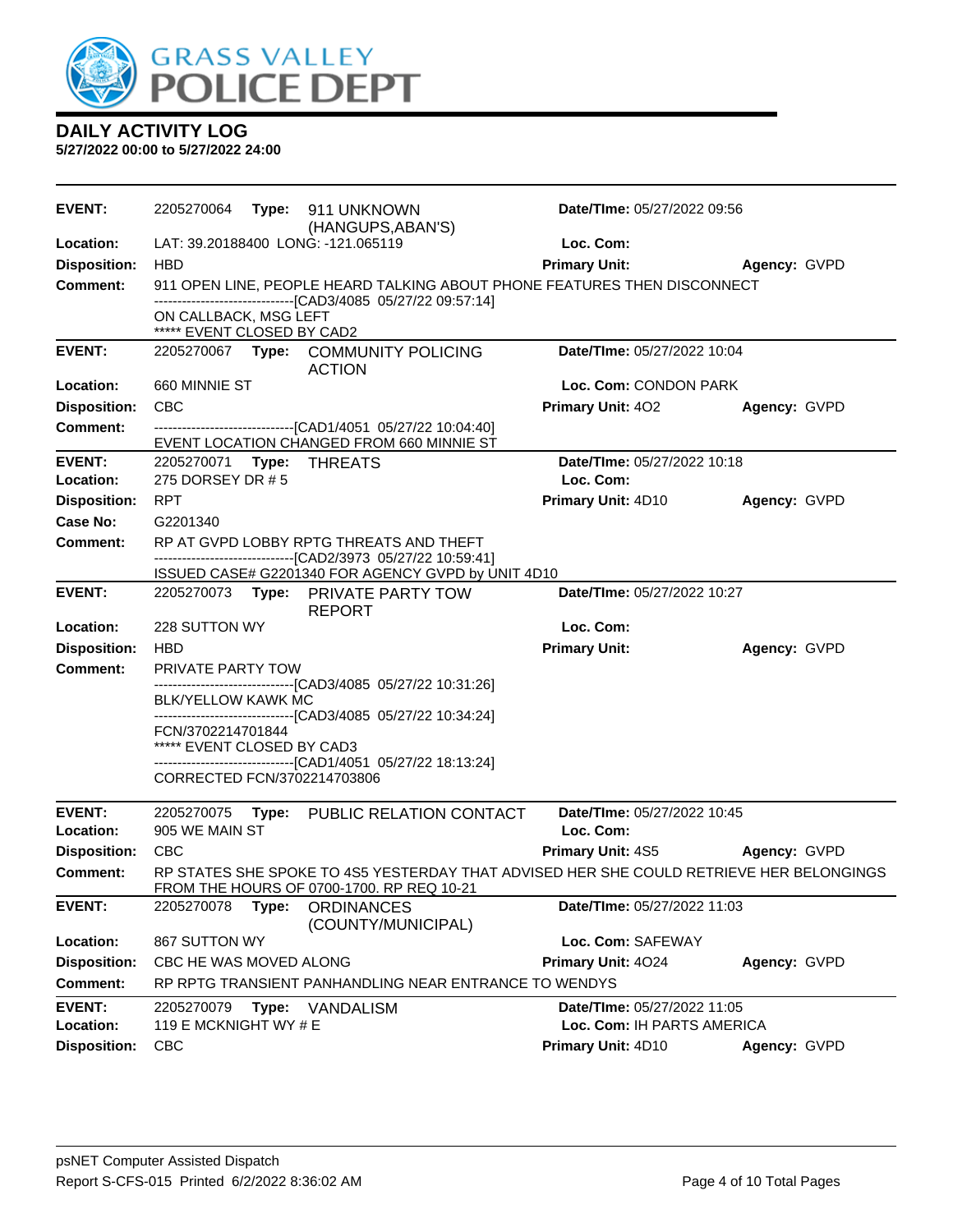

| Comment:                   | REQ CONTACT REF 594 TO BUSINESS GARDEN HOSE, OCCURED AT APPROX 0445. RP HAS VIDEO<br>SURVEILLANCE OF SUSP.<br>------------------------------[CAD3/4085 05/27/22 11:25:04]<br>EVENT LOCATION CHANGED FROM 119 WE MCKNIGHT WY E GV<br>------------------------------[4D10/MDT 05/27/22 11:37] |       |                                                                                                             |                                          |                                         |  |
|----------------------------|---------------------------------------------------------------------------------------------------------------------------------------------------------------------------------------------------------------------------------------------------------------------------------------------|-------|-------------------------------------------------------------------------------------------------------------|------------------------------------------|-----------------------------------------|--|
|                            |                                                                                                                                                                                                                                                                                             |       | CONTACT MADE. RP REQUEST EXTRA PATROL. CFS # PROVIDED. CBC                                                  |                                          |                                         |  |
| <b>EVENT:</b><br>Location: |                                                                                                                                                                                                                                                                                             |       | 2205270089 Type: VEH CITES, VIN, TOWS, DUI<br>LAT: 39.20277000 LONG: -121.062577                            | Date/TIme: 05/27/2022 11:40<br>Loc. Com: |                                         |  |
| <b>Disposition:</b>        | <b>HBD</b>                                                                                                                                                                                                                                                                                  |       |                                                                                                             | <b>Primary Unit:</b>                     | Agency: GVPD                            |  |
| <b>Comment:</b>            | 911 ABANDONED                                                                                                                                                                                                                                                                               |       |                                                                                                             |                                          |                                         |  |
|                            | --------------------------------[CAD1/4051 05/27/22 11:42:02]<br>ON CALLBACK, RPTG 23103 WHI TOYT TAC. 49 SB UNK CROSS. RP WAS ADVISED TO CALLBACK IF SHE IS<br>ABLE TO GET AN EXIT<br>-------------------------------[CAD1/4051 05/27/22 11:42:07]                                         |       |                                                                                                             |                                          |                                         |  |
|                            | ***** EVENT CLOSED BY CAD3                                                                                                                                                                                                                                                                  |       | EVENT CALL TYPE CHANGED FROM 911                                                                            |                                          |                                         |  |
| <b>EVENT:</b>              |                                                                                                                                                                                                                                                                                             |       | 2205270090 Type: ALL OTHERS                                                                                 | Date/TIme: 05/27/2022 11:45              |                                         |  |
| Location:                  | 10821 SQUIRREL CREEK RD                                                                                                                                                                                                                                                                     |       |                                                                                                             | Loc. Com: SCOTTEN SCHOOL                 |                                         |  |
| <b>Disposition:</b>        | <b>CBC</b>                                                                                                                                                                                                                                                                                  |       |                                                                                                             | <b>Primary Unit: 4D7</b>                 | Agency: GVPD                            |  |
| <b>Comment:</b>            | W/CPS ON INTERVIEW                                                                                                                                                                                                                                                                          |       |                                                                                                             |                                          |                                         |  |
|                            | ------------------------------[CAD3/4085 05/27/22 11:46:05]<br>EVENT LOCATION CHANGED FROM SCOTTEN SCHOOL                                                                                                                                                                                   |       |                                                                                                             |                                          |                                         |  |
| <b>EVENT:</b>              |                                                                                                                                                                                                                                                                                             |       | 2205270098 Type: FOLLOWUP                                                                                   | Date/TIme: 05/27/2022 12:15              |                                         |  |
| Location:                  | 218 SO SCHOOL ST                                                                                                                                                                                                                                                                            |       |                                                                                                             | Loc. Com:                                |                                         |  |
| <b>Disposition:</b>        |                                                                                                                                                                                                                                                                                             |       |                                                                                                             | Primary Unit: 4D10                       | Agency: GVPD                            |  |
| <b>Comment:</b>            |                                                                                                                                                                                                                                                                                             |       | --------------------------------[CAD3/4085 05/27/22 12:16:08]                                               |                                          |                                         |  |
|                            |                                                                                                                                                                                                                                                                                             |       | EVENT LOCATION CHANGED FROM 218 S CHURCH                                                                    |                                          |                                         |  |
| <b>EVENT:</b>              |                                                                                                                                                                                                                                                                                             |       | 2205270112 Type: TRAFFIC (DUI, PARKING,<br>SPEED, HAZ                                                       | Date/TIme: 05/27/2022 13:10              |                                         |  |
| Location:                  | GLENWOOD RD/CHARLENE LN                                                                                                                                                                                                                                                                     |       |                                                                                                             | Loc. Com:                                |                                         |  |
| <b>Disposition:</b>        |                                                                                                                                                                                                                                                                                             |       | CBC VEH BEING MOVED IN 10 MINS                                                                              | <b>Primary Unit: 402</b>                 | Agency: GVPD                            |  |
| <b>Comment:</b>            |                                                                                                                                                                                                                                                                                             |       | 911 RPTG BRO RV BLOCKING THE ROAD FOR 30-45 MIN                                                             |                                          |                                         |  |
| <b>EVENT:</b><br>Location: | 2205270116<br>155 GLASSON WY                                                                                                                                                                                                                                                                | Type: | <b>FOLLOWUP</b>                                                                                             | Date/TIme: 05/27/2022 13:17<br>Loc. Com: |                                         |  |
| <b>Disposition:</b>        | <b>CBC</b>                                                                                                                                                                                                                                                                                  |       |                                                                                                             | <b>Primary Unit: 405</b>                 | Agency: GVPD                            |  |
| Comment:                   |                                                                                                                                                                                                                                                                                             |       | RP REPORTING THAT A GVPD CARD WAS LEFT ON HER WINDSHIELD REF CASE G2201298RP REQ 10-21                      |                                          |                                         |  |
| <b>EVENT:</b>              | 2205270124                                                                                                                                                                                                                                                                                  | Type: | <b>ORDINANCES</b><br>(COUNTY/MUNICIPAL)                                                                     | Date/TIme: 05/27/2022 13:51              |                                         |  |
| Location:                  | NEVADA CITY HY/GATES PL                                                                                                                                                                                                                                                                     |       |                                                                                                             |                                          | Loc. Com: AT THE DRIVEWAY FOR YUBA DOCS |  |
| <b>Disposition:</b>        | UTL                                                                                                                                                                                                                                                                                         |       |                                                                                                             | Primary Unit: 402                        | Agency: GVPD                            |  |
| <b>Comment:</b>            | REPORTING HMA AND HFA WITH A TODDLER AND INFANT ARE PAN HANDLING ASKING FOR MONEY. RP<br>CONCERNED BECAUSE YESTERDAY THE TODDLER WAS RUNNING IN AND OUT OF TRAFFIC.                                                                                                                         |       |                                                                                                             |                                          |                                         |  |
| <b>EVENT:</b>              |                                                                                                                                                                                                                                                                                             |       | 2205270128 Type: FOLLOWUP                                                                                   | Date/TIme: 05/27/2022 14:10              |                                         |  |
| Location:                  | 210 SUTTON WY # 233                                                                                                                                                                                                                                                                         |       |                                                                                                             | Loc. Com:                                |                                         |  |
| <b>Disposition:</b>        | CBC                                                                                                                                                                                                                                                                                         |       |                                                                                                             | Primary Unit: 402                        | Agency: GVPD                            |  |
| <b>Comment:</b>            |                                                                                                                                                                                                                                                                                             |       | --------------------------------[CAD3/4085 05/27/22 14:11:12]<br>EVENT LOCATION CHANGED FROM 210 SUTTON 233 |                                          |                                         |  |
| <b>EVENT:</b>              | 2205270131                                                                                                                                                                                                                                                                                  | Type: | ANIMALS (ABUSE, LOOSE,<br>FOUND, INJURED)                                                                   | Date/TIme: 05/27/2022 14:17              |                                         |  |
| Location:                  | 616 SUTTON WY                                                                                                                                                                                                                                                                               |       |                                                                                                             |                                          | Loc. Com: GRASS VALLEY GROCERY OUTLET   |  |
| <b>Disposition:</b>        | UTL RP AND VEH BOTH GOA                                                                                                                                                                                                                                                                     |       |                                                                                                             | Primary Unit: 4Z32                       | Agency: GVPD                            |  |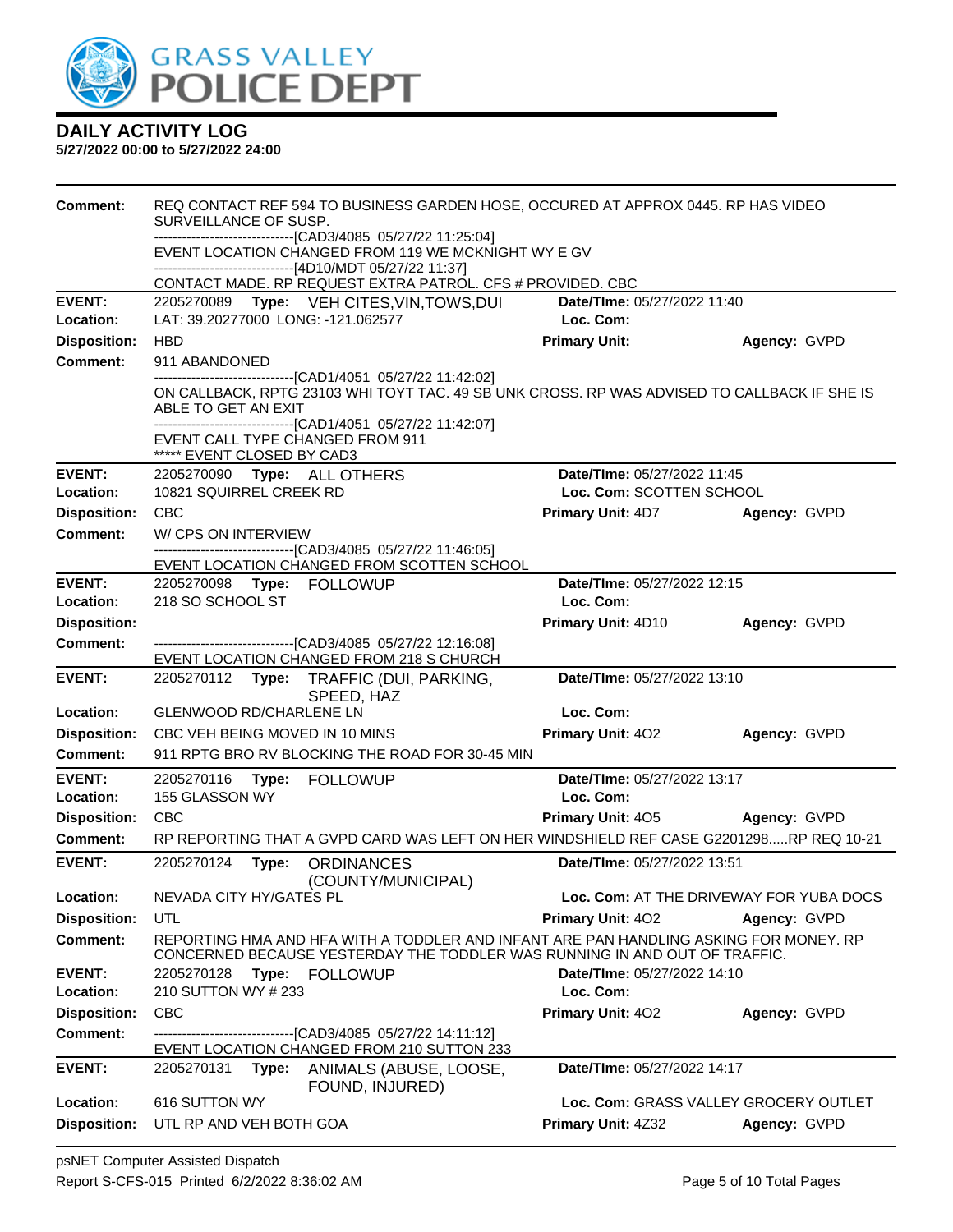

| Comment:                   | LEXUS SEDAN// 7KVG994       |       | DOG LOCKED IN VEH WITH WINDOW BARELY CRACKED AND HAS BEEN THERE FOR A WHILE VEH IS SIL                                                                                                                                                                              |                                                               |              |
|----------------------------|-----------------------------|-------|---------------------------------------------------------------------------------------------------------------------------------------------------------------------------------------------------------------------------------------------------------------------|---------------------------------------------------------------|--------------|
| <b>EVENT:</b><br>Location: | 105 W EMPIRE ST             |       | 2205270135 Type: VEH CITES, VIN, TOWS, DUI                                                                                                                                                                                                                          | Date/TIme: 05/27/2022 14:27<br>Loc. Com: GOLDEN EMPIRE MARKET |              |
| <b>Disposition:</b>        | MERGED 2205270132           |       |                                                                                                                                                                                                                                                                     | <b>Primary Unit: 402</b>                                      | Agency: GVPD |
| <b>Comment:</b>            | <b>ETA DRIVETIME</b>        |       | RP RPTG SIL VEH HOND 4D LEFT IN PARKING LOT WITH DOORS OPEN AND LIGHTS ON<br>***** EVENT CLOSED BY CAD3 WITH COMMENT-2205270132<br>-------------------------------[CAD1/4051 05/27/22 14:58:29]                                                                     |                                                               |              |
| <b>EVENT:</b>              | 2205270136                  | Type: | <b>SUSPICIOUS CIRCUMSTANCE</b>                                                                                                                                                                                                                                      | Date/TIme: 05/27/2022 14:28                                   |              |
|                            |                             |       | (VEHICLE, PERSON                                                                                                                                                                                                                                                    |                                                               |              |
| Location:                  | 873 SUTTON WY               |       |                                                                                                                                                                                                                                                                     | Loc. Com: PORT OF SUBS                                        |              |
| <b>Disposition:</b>        | <b>GOA</b>                  |       |                                                                                                                                                                                                                                                                     | <b>Primary Unit: 4S5</b>                                      | Agency: GVPD |
| <b>Comment:</b>            |                             |       | REPORTING SEVERAL TRANSIENTS IN THE PARKING LOT THAT ARE HARASSING CUSTOMERS AND MAKING<br>STAFF AND CUSTOMERS FEEL UNCOMFORTABLE ONLY SUBJ DESCR IS MALE SUBJ WITH TATTOOS,<br>FEMALE IN RED SHIRT NEG WEAPONS SEEN                                                |                                                               |              |
| <b>EVENT:</b>              |                             |       | 2205270138 Type: ALARMS (SILENT, AUDIBLE,<br><b>COMMERCIAL, RES</b>                                                                                                                                                                                                 | Date/TIme: 05/27/2022 14:44                                   |              |
| Location:                  | 420 SIERRA COLLEGE DR # 200 |       |                                                                                                                                                                                                                                                                     | Loc. Com:                                                     |              |
| <b>Disposition:</b>        | FA.                         |       |                                                                                                                                                                                                                                                                     | Primary Unit: 4R9                                             | Agency: GVPD |
| <b>Comment:</b>            |                             |       | OP:206 10-33 AUDIBLE FRONT HALLWAY MOTION RESP PENDING<br>-------------------------------[CAD1/4051 05/27/22 15:01:45]                                                                                                                                              |                                                               |              |
|                            |                             |       | EVENT LOCATION CHANGED FROM 400 SIERRA COLLEGE DR 200 GV                                                                                                                                                                                                            |                                                               |              |
| <b>EVENT:</b>              |                             |       | 2205270139 Type: VEH CITES, VIN, TOWS, DUI                                                                                                                                                                                                                          | Date/TIme: 05/27/2022 14:47                                   |              |
| Location:                  | 656 CHARLENE LN             |       |                                                                                                                                                                                                                                                                     | Loc. Com:                                                     |              |
| <b>Disposition:</b>        | <b>CBC</b>                  |       |                                                                                                                                                                                                                                                                     | Primary Unit: 4Z15                                            | Agency: GVPD |
| <b>Comment:</b>            |                             |       | 911 RPTG BRO RV BLOCKING ROAD AND RP IS NOT ABLE TO GET OUT OF HER ROAD                                                                                                                                                                                             |                                                               |              |
| <b>EVENT:</b>              | 2205270143                  | Type: | <b>RESTRAINING ORDERS (TRO,</b><br>OAH, CUSTODY, C                                                                                                                                                                                                                  | Date/TIme: 05/27/2022 15:00                                   |              |
| Location:                  | 275 DORSEY DR #4            |       |                                                                                                                                                                                                                                                                     | Loc. Com: GRASS VALLEY TERRACE<br><b>APARTMENTS</b>           |              |
| <b>Disposition:</b>        | CBC                         |       |                                                                                                                                                                                                                                                                     | <b>Primary Unit: 401</b>                                      | Agency: GVPD |
| <b>Comment:</b>            |                             |       | 911 REPORTING THAT THERE IS A RESTRAINING ORDER BETWEEN THE RP AND HER BROTHER AND RP<br>STATES HER BROTHER IS RESTRAINED AND IS CURR AT LISTED AND RP IS IN HER APARTMENT. RP STATES<br>SHE JUST RECEIVED THE RESTRAINING ORDER TODAY, RP REQ CONTACT AT RESIDENCE |                                                               |              |
| <b>EVENT:</b>              | 2205270147 Type:            |       | <b>ORDINANCES</b><br>(COUNTY/MUNICIPAL)                                                                                                                                                                                                                             | Date/TIme: 05/27/2022 15:11                                   |              |
| Location:                  | 867 SUTTON WY               |       |                                                                                                                                                                                                                                                                     | Loc. Com: SAFEWAY                                             |              |
| <b>Disposition:</b>        | CBC 98T                     |       |                                                                                                                                                                                                                                                                     | <b>Primary Unit: 4S5</b>                                      | Agency: GVPD |
| <b>Comment:</b>            | <b>NEG WEAPONS SEEN</b>     |       | GROUP OF TRANSIENTS PARKED IFO THE SIDE DOORS SMOKING AND BEING A NUISSANCE MALE SUBJ<br>IN WHEEL CHAIR, ELDERLY XRAY IN COLORFUL NURSING SCRUBS AND ANOTHER XRAY WITH DARK HAIR                                                                                    |                                                               |              |
| <b>EVENT:</b>              | 2205270153                  |       | Type: FOLLOWUP                                                                                                                                                                                                                                                      | Date/TIme: 05/27/2022 15:28                                   |              |
| Location:                  | 210 SUTTON WY # 233         |       |                                                                                                                                                                                                                                                                     | Loc. Com:                                                     |              |
| <b>Disposition:</b>        | ARA                         |       |                                                                                                                                                                                                                                                                     | Primary Unit: 4D7                                             | Agency: GVPD |
| <b>Comment:</b>            | W/ 115                      |       | -------------------[CAD1/4051_05/27/22 15:29:33]                                                                                                                                                                                                                    |                                                               |              |
|                            |                             |       | EVENT LOCATION CHANGED FROM 210 SUTTON                                                                                                                                                                                                                              |                                                               |              |
| <b>EVENT:</b>              | 2205270154                  |       | Type: 911 UNKNOWN<br>(HANGUPS, ABAN'S)                                                                                                                                                                                                                              | Date/TIme: 05/27/2022 15:28                                   |              |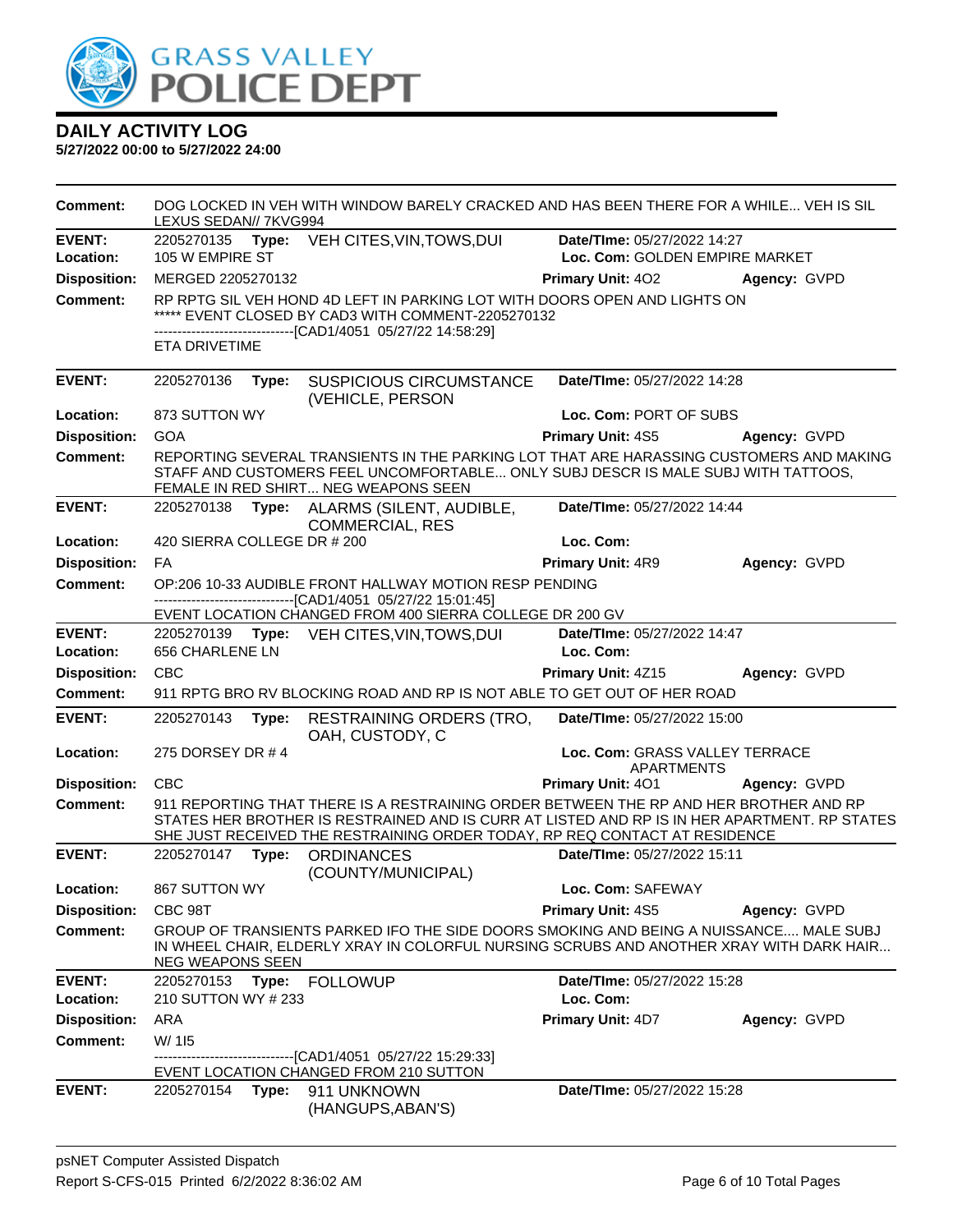

| Location:                  | 875 IDAHO MARYLAND RD                                                                                                                                                                                                                                                                                                                                                                                                                                                                                                              | Loc. Com: CELESTIAL VALLEY TOWING 530 272<br>3353 |                     |  |
|----------------------------|------------------------------------------------------------------------------------------------------------------------------------------------------------------------------------------------------------------------------------------------------------------------------------------------------------------------------------------------------------------------------------------------------------------------------------------------------------------------------------------------------------------------------------|---------------------------------------------------|---------------------|--|
| <b>Disposition:</b>        | <b>HBD</b>                                                                                                                                                                                                                                                                                                                                                                                                                                                                                                                         | <b>Primary Unit:</b>                              | Agency: GVPD        |  |
| <b>Comment:</b>            | <b>ABANDON</b>                                                                                                                                                                                                                                                                                                                                                                                                                                                                                                                     |                                                   |                     |  |
|                            | -------------------------------[CAD2/3973 05/27/22 15:28:54]<br>EVENT LOCATION CHANGED FROM LAT: 39.22371800 LONG: -121.038619 GRASS VALLEY<br>-------------------------------[CAD2/3973 05/27/22 15:29:04]<br>ON CALL BACK RP ADVISED C4, ACCIDENTAL<br>***** EVENT CLOSED BY CAD2                                                                                                                                                                                                                                                |                                                   |                     |  |
| <b>EVENT:</b>              | 2205270156 Type: TRAFFIC (DUI, PARKING,<br>SPEED, HAZ                                                                                                                                                                                                                                                                                                                                                                                                                                                                              | Date/TIme: 05/27/2022 15:30                       |                     |  |
| Location:                  | 49/20 STATE/BRUNSWICK RD                                                                                                                                                                                                                                                                                                                                                                                                                                                                                                           | Loc. Com: NB                                      |                     |  |
| <b>Disposition:</b>        | <b>HBD</b>                                                                                                                                                                                                                                                                                                                                                                                                                                                                                                                         | <b>Primary Unit:</b>                              | <b>Agency: GVPD</b> |  |
| <b>Comment:</b>            | 911 REPORTING PEDESTRIAN CROSSING THE FREEWAY AND CAUSING TRAFFIC HAZARD, XFR CHP                                                                                                                                                                                                                                                                                                                                                                                                                                                  |                                                   |                     |  |
|                            | -------------------------------[CAD2/3973 05/27/22 15:31:49]<br>PER RP THE SUBJ IS CROSSING THE HWY FROM LEFT TO RIGHT TWDS HOSPITALITY<br>HOUSEWFA//BLONDE///TANK TOP AND JEAN SHORTS<br>-------------------------------[CAD1/4051 05/27/22 15:34:17]<br><b>VOICED</b><br>***** EVENT CLOSED BY CAD1                                                                                                                                                                                                                              |                                                   |                     |  |
| <b>EVENT:</b>              | 2205270165 Type: WELFARE CHECK                                                                                                                                                                                                                                                                                                                                                                                                                                                                                                     | Date/TIme: 05/27/2022 16:08                       |                     |  |
| Location:                  | 155 GLASSON WY                                                                                                                                                                                                                                                                                                                                                                                                                                                                                                                     | Loc. Com: CSU                                     |                     |  |
| <b>Disposition:</b>        | <b>CBC</b>                                                                                                                                                                                                                                                                                                                                                                                                                                                                                                                         | <b>Primary Unit: 402</b>                          | Agency: GVPD        |  |
| <b>Comment:</b>            | RP STATES SUBJ WAS AT THE CRISIS UNIT AND LEFT AND MADE 11-46 STATEMENTS AS HE WAS LEAVING<br>ABOUT "BEING DONE" AND FILLED OUT A FORM AND INDICATED "DECEASED" IN ONE OF THE SPOTS, NEG<br>MEANS MENTIONED. SUBJ NOT ON A HOLD, RP REQ WELFARE CHECK ONLY DUE TO THE STATEMENTS<br>MADE.                                                                                                                                                                                                                                          |                                                   |                     |  |
|                            | ------------------------------[CAD1/4051 05/27/22 16:13:25]<br>EVENT LOCATION CHANGED FROM 2036 NEVADA CITY HY 412 GV<br>--------------------------------[CAD2/3973 05/27/22 16:16:48]<br>MADE CONTACT WITH RP AGAIN, RP STATES SUBJ LEFT APPROX 3 HOURS AGO, RP ONLY HEARD ABOUT<br>THE STATEMENTS MOMENTS BEFORE CALLING DISPATCH UNK IF ON FOOT OR IN VEH, ONLY CLOTHING<br>DESCR IS BLU SHIRT RP HAS NO ADDITIONAL POSS ADDRESSES<br>-------------------------------[CAD1/4051 05/27/22 16:20:59]<br>WELFARE CHECK BOLO ISSUED |                                                   |                     |  |
| <b>EVENT:</b><br>Location: | 2205270169 Type: WELFARE CHECK<br>CARRIAGE LN/STERLING CT                                                                                                                                                                                                                                                                                                                                                                                                                                                                          | Date/TIme: 05/27/2022 16:23<br>Loc. Com:          |                     |  |
| <b>Disposition:</b>        | AST                                                                                                                                                                                                                                                                                                                                                                                                                                                                                                                                | <b>Primary Unit: 4D10</b>                         | Agency: GVPD        |  |
| <b>Comment:</b>            | REQ WELFARE CHECK ON "LOST SOUL FEMALE" THAT IS PACING BACK AND FORTH ALONG THE ROADWAY,<br>TALKING TO THE AIR AND DOESNT APPEAR IN HER RIGHT MIND WFA//APPROX LATE 30'S//BLONDE<br>HAIR//SUNGLASSES // TURQUOISE SHIRT AND BLK SHORTS// FLIP FLOPS///NEG WEAPONS SEEN, PER THE<br>RP THE SUBJ HAS SOMETHING IN HER HAND BUT THE RP CANNOT TELL WHAT IT IS, RP DOESNT KNOW<br>WHO THE SUBJ IS AND DOESNT RECOGNIZE HER                                                                                                             |                                                   |                     |  |
| <b>EVENT:</b>              | 2205270170 Type:<br><b>SUSPICIOUS CIRCUMSTANCE</b><br>(VEHICLE, PERSON                                                                                                                                                                                                                                                                                                                                                                                                                                                             | Date/TIme: 05/27/2022 16:24                       |                     |  |
| Location:                  | 315 NO SCHOOL ST # A                                                                                                                                                                                                                                                                                                                                                                                                                                                                                                               | Loc. Com:                                         |                     |  |
| <b>Disposition:</b>        | <b>CBC</b>                                                                                                                                                                                                                                                                                                                                                                                                                                                                                                                         | Primary Unit: 4S5                                 | Agency: GVPD        |  |
| <b>Comment:</b>            | RP REQG 1021 REF LANDLORD GOING INTO RPS HOME THAT SHES IN THE PROCESS OF MOVING OUT OF<br>AND TURNED OFF HER CAMERA. RP CONCERNED LANDLORD IS GOING TO TAKE ITEMS                                                                                                                                                                                                                                                                                                                                                                 |                                                   |                     |  |
| <b>EVENT:</b><br>Location: | 2205270174<br>Type:<br><b>TRAFFIC ACCIDENT</b><br>EA MCKNIGHT WY/LA BARR MEADOWS RD                                                                                                                                                                                                                                                                                                                                                                                                                                                | Date/TIme: 05/27/2022 16:36<br>Loc. Com:          |                     |  |
| <b>Disposition:</b>        | <b>RPT</b>                                                                                                                                                                                                                                                                                                                                                                                                                                                                                                                         | Primary Unit: 4R9                                 | Agency: GVPD        |  |
| <b>Case No:</b>            | G2201342                                                                                                                                                                                                                                                                                                                                                                                                                                                                                                                           |                                                   |                     |  |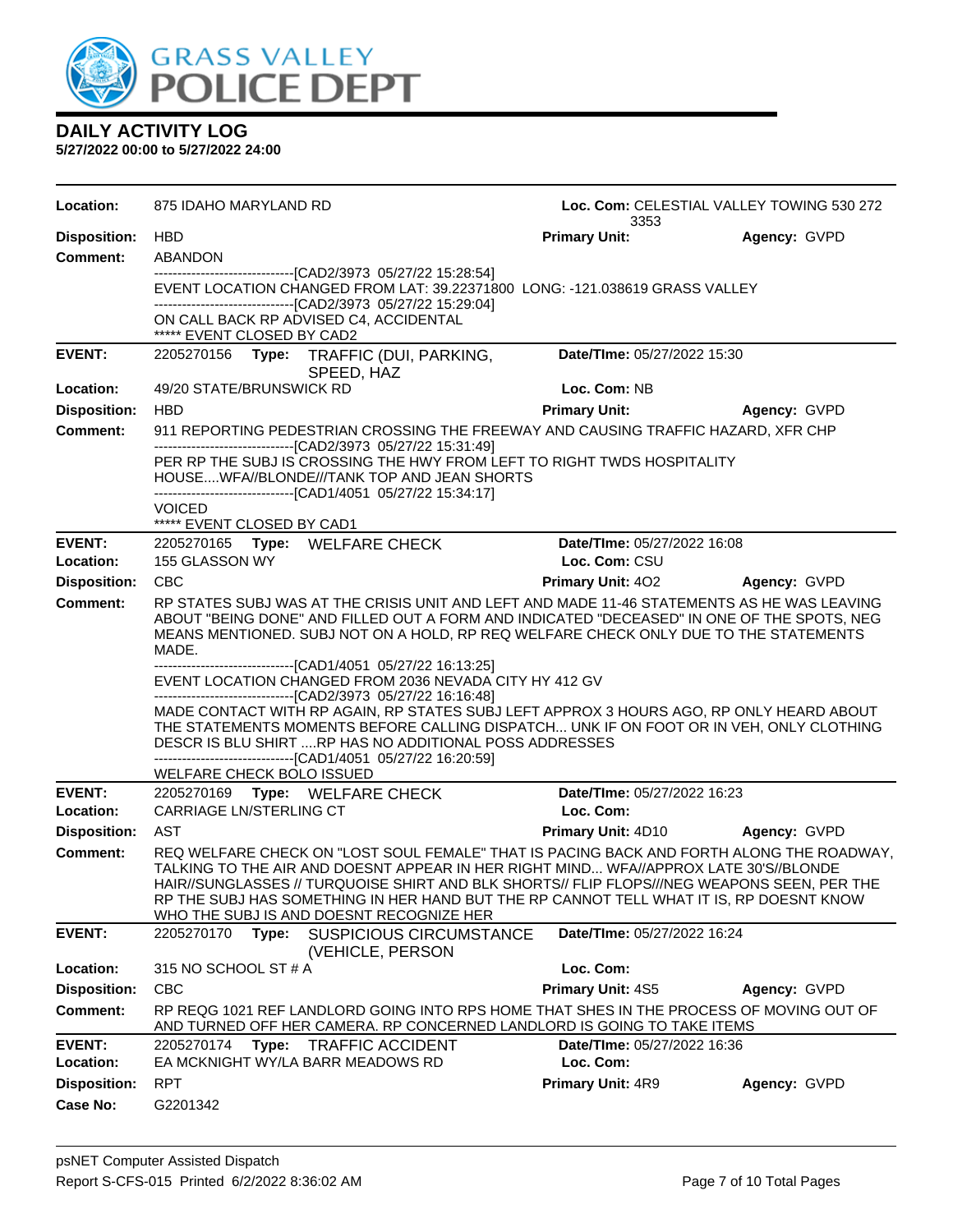

| <b>Comment:</b>     |                                 | CHP CAME UP ON 1182 AT INTERSECTION, NO FURTHER DETAILS AT THIS TIME.                                                                                                                                                                                                                 |                                          |              |
|---------------------|---------------------------------|---------------------------------------------------------------------------------------------------------------------------------------------------------------------------------------------------------------------------------------------------------------------------------------|------------------------------------------|--------------|
|                     |                                 | -------------------------------[CAD1/4051 05/27/22 16:52:47]<br>ISSUED CASE# G2201342 FOR AGENCY GVPD by UNIT 4R9                                                                                                                                                                     |                                          |              |
| <b>EVENT:</b>       |                                 | 2205270176 Type: TRAFFIC ACCIDENT                                                                                                                                                                                                                                                     | Date/TIme: 05/27/2022 16:43              |              |
| Location:           | 646 SUTTON WY                   |                                                                                                                                                                                                                                                                                       | Loc. Com: STAPLES                        |              |
| <b>Disposition:</b> | <b>CBC</b>                      |                                                                                                                                                                                                                                                                                       | <b>Primary Unit: 402</b>                 | Agency: GVPD |
| <b>Comment:</b>     | PROVIDE INFO.                   | 911 REPORTING 1182, 2 VEH INVOLVED ONE PARTY REFUSING TO PROVIDE INFO. ONE OF THE INVOLVED<br>IS A WHI 2000 4RUNNER WITH A TICKER DECAL ON IT, LP CONTAINS "NYX". RP UNSURE OF OTHER VEH,<br>NOT ON SCENE IS CALLING ON BEHALF OF HER MOTHER WHO IS THE VI. 2ND DRIVER IS REFUSING TO |                                          |              |
| <b>EVENT:</b>       | 2205270179 Type:                | <b>INFORMATION</b>                                                                                                                                                                                                                                                                    | Date/TIme: 05/27/2022 17:01              |              |
| Location:           | 108 CAMBRIDGE CT                |                                                                                                                                                                                                                                                                                       | Loc. Com: UNITY CHURCH                   |              |
| <b>Disposition:</b> | CBC                             |                                                                                                                                                                                                                                                                                       | Primary Unit: 4S5                        | Agency: GVPD |
| <b>Comment:</b>     | <b>JUST WNATED TO INFORM LE</b> | RP WANTING TO INFORM GVPD THEY ARE HOSTING AN EVENT WITH A CONGRESSMAN TOMORROW. PER<br>RP, THEY HAVE HAD SOME NEGATIVE FEEDBACK ON THE FACT THEY ARE HOSTING A POLITICIAN, SO THEY                                                                                                   |                                          |              |
| <b>EVENT:</b>       |                                 | 2205270182 Type: ALARMS (SILENT, AUDIBLE,<br><b>COMMERCIAL, RES</b>                                                                                                                                                                                                                   | Date/TIme: 05/27/2022 17:06              |              |
| Location:           | 2090 NEVADA CITY HY             |                                                                                                                                                                                                                                                                                       | Loc. Com: YUBA DOCS MEDICAL              |              |
| <b>Disposition:</b> |                                 | CBC CONTACT MADE, CONFIRMED C4                                                                                                                                                                                                                                                        | <b>Primary Unit: 402</b>                 | Agency: GVPD |
| <b>Comment:</b>     |                                 | SILENT PANIC FROM RECEPTION DESK, RESP PENDING, OP 170<br>-------------------------------[CAD3/4085 05/27/22 17:09:54]<br>YUBA DOCS CALLED STATED ACCIDENTAL, SHOWING A NEW EMPLOYEE PANIC BUTTON.                                                                                    |                                          |              |
| <b>EVENT:</b>       |                                 | 2205270184 Type: CITIZEN ASSIST (CIVIL                                                                                                                                                                                                                                                | Date/TIme: 05/27/2022 17:15              |              |
|                     |                                 | STANDBY'S, LOCKOUT                                                                                                                                                                                                                                                                    |                                          |              |
| Location:           | 1262 SUTTON WY                  |                                                                                                                                                                                                                                                                                       | Loc. Com: HOSPITALITY HOUSE 530 271 7144 |              |
| <b>Disposition:</b> | <b>CBC</b>                      |                                                                                                                                                                                                                                                                                       | Primary Unit: 4S5                        | Agency: GVPD |
| <b>Comment:</b>     | <b>CLEARANCE</b>                |                                                                                                                                                                                                                                                                                       |                                          |              |
|                     |                                 | -------------------------------[CAD3/4085 05/27/22 18:15:34]<br>RP CALLED BACK TO ADD ANOTHER INDIVIDUAL                                                                                                                                                                              |                                          |              |
| <b>EVENT:</b>       | 2205270190 Type:                | 911 UNKNOWN<br>(HANGUPS, ABAN'S)                                                                                                                                                                                                                                                      | Date/TIme: 05/27/2022 17:50              |              |
| Location:           | 107 CATHERINE LN # 202C         |                                                                                                                                                                                                                                                                                       | Loc. Com: WOLF CREEK CARE CENTER         |              |
| <b>Disposition:</b> | <b>HBD</b>                      |                                                                                                                                                                                                                                                                                       | <b>Primary Unit:</b>                     | Agency: GVPD |
| <b>Comment:</b>     | ***** EVENT CLOSED BY CAD1      | 911 XFER TO CALFIRE FOR ILL MALE/AMBULANCE TRANSPORT                                                                                                                                                                                                                                  |                                          |              |
| <b>EVENT:</b>       |                                 | 2205270195 Type: ANIMALS (ABUSE, LOOSE,<br>FOUND, INJURED)                                                                                                                                                                                                                            | Date/TIme: 05/27/2022 18:11              |              |
| Location:           | 155 GLASSON WY                  |                                                                                                                                                                                                                                                                                       | Loc. Com: SNMH PARKING LOT B             |              |
| <b>Disposition:</b> | <b>UTL</b>                      |                                                                                                                                                                                                                                                                                       | <b>Primary Unit: 4D10</b>                | Agency: GVPD |
| <b>Comment:</b>     |                                 | RP REPORTING MEDIUM TO LARGE SIZED TAN LAB MIX WITH COLLAR WALKING LOOSE IN PARKING LOT B.<br>PER RP, DOG IS AGGRESSIVE AND NOT FRIENDLY. LAST SEEN WALKING TOWARD CSU BUILDING                                                                                                       |                                          |              |
| <b>EVENT:</b>       | 2205270202                      | Type: ALARMS (SILENT, AUDIBLE,<br><b>COMMERCIAL, RES</b>                                                                                                                                                                                                                              | Date/TIme: 05/27/2022 18:41              |              |
| Location:           | 275 DORSEY DR                   |                                                                                                                                                                                                                                                                                       | Loc. Com: OFFICE                         |              |
| <b>Disposition:</b> | FA                              |                                                                                                                                                                                                                                                                                       | Primary Unit: 4D10                       | Agency: GVPD |
| <b>Comment:</b>     | AUD<br><b>RESP PEND</b>         | FRONT ENTRY OFFICE DOOR/ ENTRY MOTION<br>------------[CAD1/4051_05/27/22 18:42:19]                                                                                                                                                                                                    |                                          |              |
|                     | PEND PER 4S5                    |                                                                                                                                                                                                                                                                                       |                                          |              |
| <b>EVENT:</b>       | 2205270208                      | Type: ALL OTHERS                                                                                                                                                                                                                                                                      | Date/TIme: 05/27/2022 19:17              |              |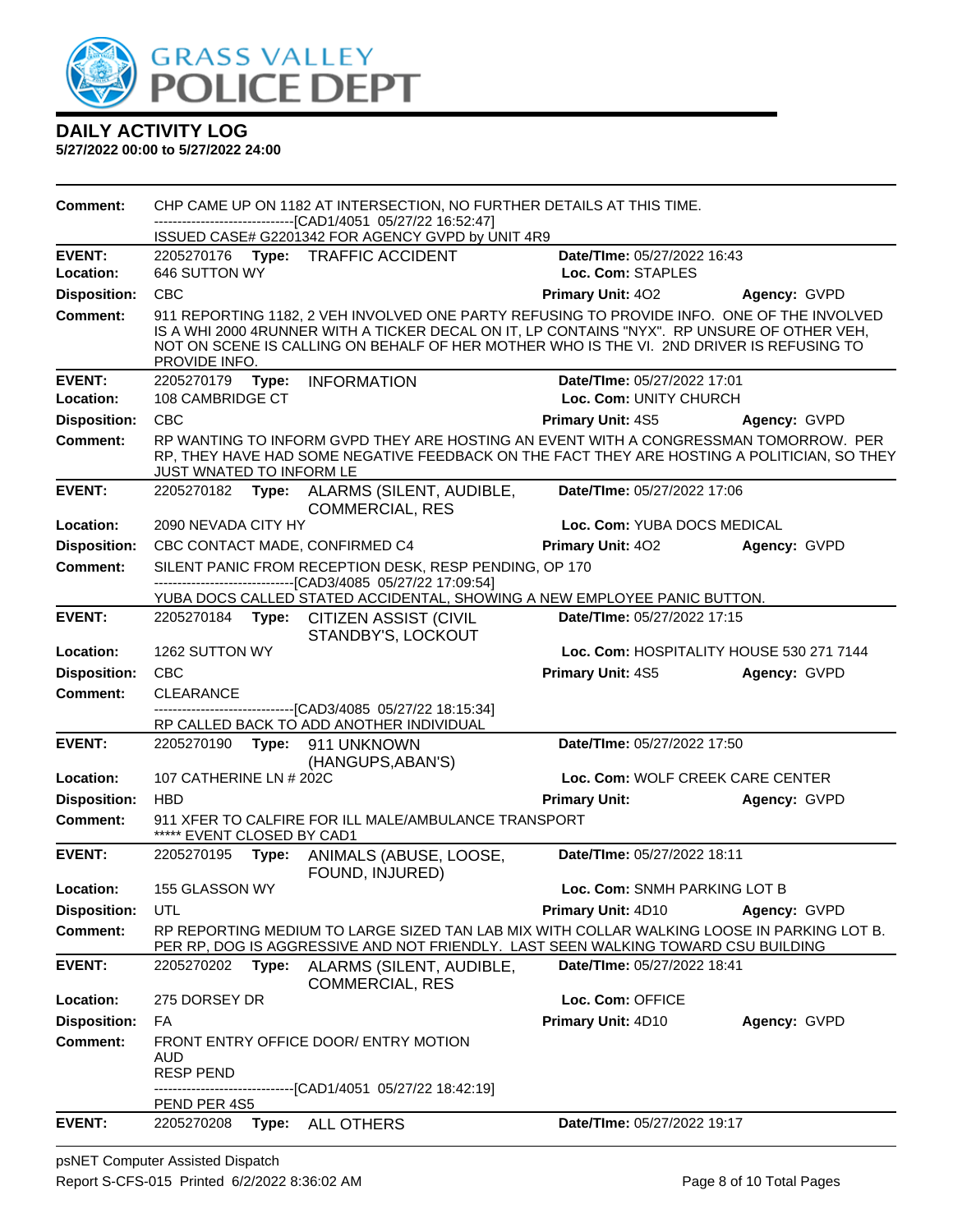

| Location:                  | 905 WE MAIN ST                                                                                                                                                                                                 | Loc. Com:                                                                                  |
|----------------------------|----------------------------------------------------------------------------------------------------------------------------------------------------------------------------------------------------------------|--------------------------------------------------------------------------------------------|
| <b>Disposition:</b>        | <b>CBC</b>                                                                                                                                                                                                     | Primary Unit: 4D10 Agency: GVPD                                                            |
| <b>Comment:</b>            | RP REQ 10-21 REF HER NEEDING TO STAY LONGER PAST THE CUT OFF FOR THE RESIDENCE                                                                                                                                 |                                                                                            |
|                            | ------------------------------[4D10/MDT 05/27/22 19:20]<br>CONTACT MADE WITH RP. CBC.                                                                                                                          |                                                                                            |
| <b>EVENT:</b>              | 2205270215 Type: SUSPICIOUS CIRCUMSTANCE                                                                                                                                                                       | Date/TIme: 05/27/2022 19:48                                                                |
|                            | (VEHICLE, PERSON                                                                                                                                                                                               |                                                                                            |
| Location:                  | 125 E MAIN ST                                                                                                                                                                                                  | Loc. Com: GRASS VALLEY CITY HALL PARKING                                                   |
| <b>Disposition:</b>        | CBC CTC MADE W OWNER                                                                                                                                                                                           | LOT<br>Primary Unit: 4011<br>Agency: GVPD                                                  |
| <b>Comment:</b>            |                                                                                                                                                                                                                | PASSERBY RPTG POSS 459 TO WHI ACURA MDX LP: 7WSW779. VEH DOOR IS OPEN WITH NO ONE AROUND.  |
|                            | -----------------------[CAD3/4074_05/27/22 19:49:41]                                                                                                                                                           |                                                                                            |
|                            | EVENT CALL TYPE CHANGED FROM BUR                                                                                                                                                                               |                                                                                            |
| <b>EVENT:</b><br>Location: | 2205270216 Type: ALL OTHERS<br>113 NEAL ST                                                                                                                                                                     | Date/TIme: 05/27/2022 19:53<br>Loc. Com: DOMINOS PIZZA                                     |
| <b>Disposition:</b>        | <b>CBC</b>                                                                                                                                                                                                     | <b>Primary Unit: 4011</b><br>Agency: GVPD                                                  |
| Comment:                   |                                                                                                                                                                                                                | RP RPTG ONGOING ISSUE WITH FORMER EMPLOYEES PROTESTING IN THEIR UNIFORM. SUBJ LEFT REQ 10- |
|                            | 21.                                                                                                                                                                                                            |                                                                                            |
| <b>EVENT:</b>              | 2205270219 Type:<br>PUBLIC RELATION CONTACT                                                                                                                                                                    | Date/TIme: 05/27/2022 20:01                                                                |
| Location:                  | 1262 SUTTON WY                                                                                                                                                                                                 | Loc. Com: HOSPITALITY HOUSE 530 271 7144                                                   |
| <b>Disposition:</b>        | <b>CBC</b>                                                                                                                                                                                                     | <b>Primary Unit: 4S6</b><br>Agency: GVPD                                                   |
| <b>Comment:</b>            | <b>CLEARANCE FOR 1</b><br>-------------------------[4S6/MDT 05/27/22 20:18]                                                                                                                                    |                                                                                            |
|                            | <b>SUBJ CLEARED</b>                                                                                                                                                                                            |                                                                                            |
| <b>EVENT:</b>              | 2205270222 Type:<br><b>DISTURBANCE (NOISE,</b>                                                                                                                                                                 | Date/TIme: 05/27/2022 20:39                                                                |
|                            | MUSIC, VERBAL, BARKI                                                                                                                                                                                           |                                                                                            |
| Location:                  | 212 WASHINGTON ST                                                                                                                                                                                              | Loc. Com:                                                                                  |
| <b>Disposition:</b>        | <b>CBC MEDIATED</b>                                                                                                                                                                                            | Primary Unit: 4011 Agency: GVPD                                                            |
| <b>Comment:</b>            | 911 CHP XFER/RP RPTG MALE IFO RESIDENCE HBD PUSHING ANOTHER MALE AROUND. CAUSING 415<br>NOISE DISTURBANCE. REQ LE ASSIATNCE. SUBJ IS ALSO TRYING TO FIND HIS KEYS TO LEAVE IN A GRY<br><b>SUBARU HATCHBACK</b> |                                                                                            |
|                            | -------------------------------[CAD3/4074_05/27/22_20:39:42]                                                                                                                                                   |                                                                                            |
|                            | RP IS CURRENTLY ACCROSS THE STREET IN APT COMPLEX.<br>--------------------[CAD3/4074_05/27/22 20:40:32]                                                                                                        |                                                                                            |
|                            | RP ADV HIS FRIENDS ARE THERE TRYING TO DEESCALATE SITUATION                                                                                                                                                    |                                                                                            |
| <b>EVENT:</b>              | 2205270223 Type: TRAFFIC (DUI, PARKING,<br>SPEED, HAZ                                                                                                                                                          | Date/TIme: 05/27/2022 20:49                                                                |
| Location:                  | 49/20 STATE/BRUNSWICK RD                                                                                                                                                                                       | Loc. Com: SB                                                                               |
| <b>Disposition:</b>        | <b>HBD</b>                                                                                                                                                                                                     | <b>Primary Unit:</b><br>Agency: GVPD                                                       |
| <b>Comment:</b>            | -----------------------[CAD1/4056_05/27/22 20:49:51]                                                                                                                                                           | 911 RPTG POSS 23152 DRIVR IN A DRK GRN TOYT PICKUP. VEH SWERVING ALL OVER RDWY/XFER TO CHP |
|                            | <b>VOICED</b>                                                                                                                                                                                                  |                                                                                            |
|                            | ***** EVENT CLOSED BY CAD1                                                                                                                                                                                     |                                                                                            |
| <b>EVENT:</b><br>Location: | 2205270231 Type: VEHICLE STOP<br>OLD TUNNEL RD/TOWN TALK RD                                                                                                                                                    | Date/TIme: 05/27/2022 21:21<br>Loc. Com:                                                   |
| <b>Disposition:</b>        | <b>CIT</b>                                                                                                                                                                                                     | Primary Unit: 4011<br>Agency: GVPD                                                         |
| <b>Comment:</b>            | License: 7YOW805 State: CA                                                                                                                                                                                     |                                                                                            |
|                            | ---------------------[CAD1/4056_05/27/22 21:21:53]                                                                                                                                                             |                                                                                            |
|                            | EVENT LOCATION CHANGED FROM OLD TUNNEL/ TOWN TALK                                                                                                                                                              |                                                                                            |
| <b>EVENT:</b>              | 2205270235 Type: SUSPICIOUS CIRCUMSTANCE                                                                                                                                                                       | Date/TIme: 05/27/2022 21:47                                                                |
| Location:                  | (VEHICLE, PERSON<br>1381 E MAIN ST                                                                                                                                                                             | Loc. Com: STATION HOUSE LIQUORS                                                            |